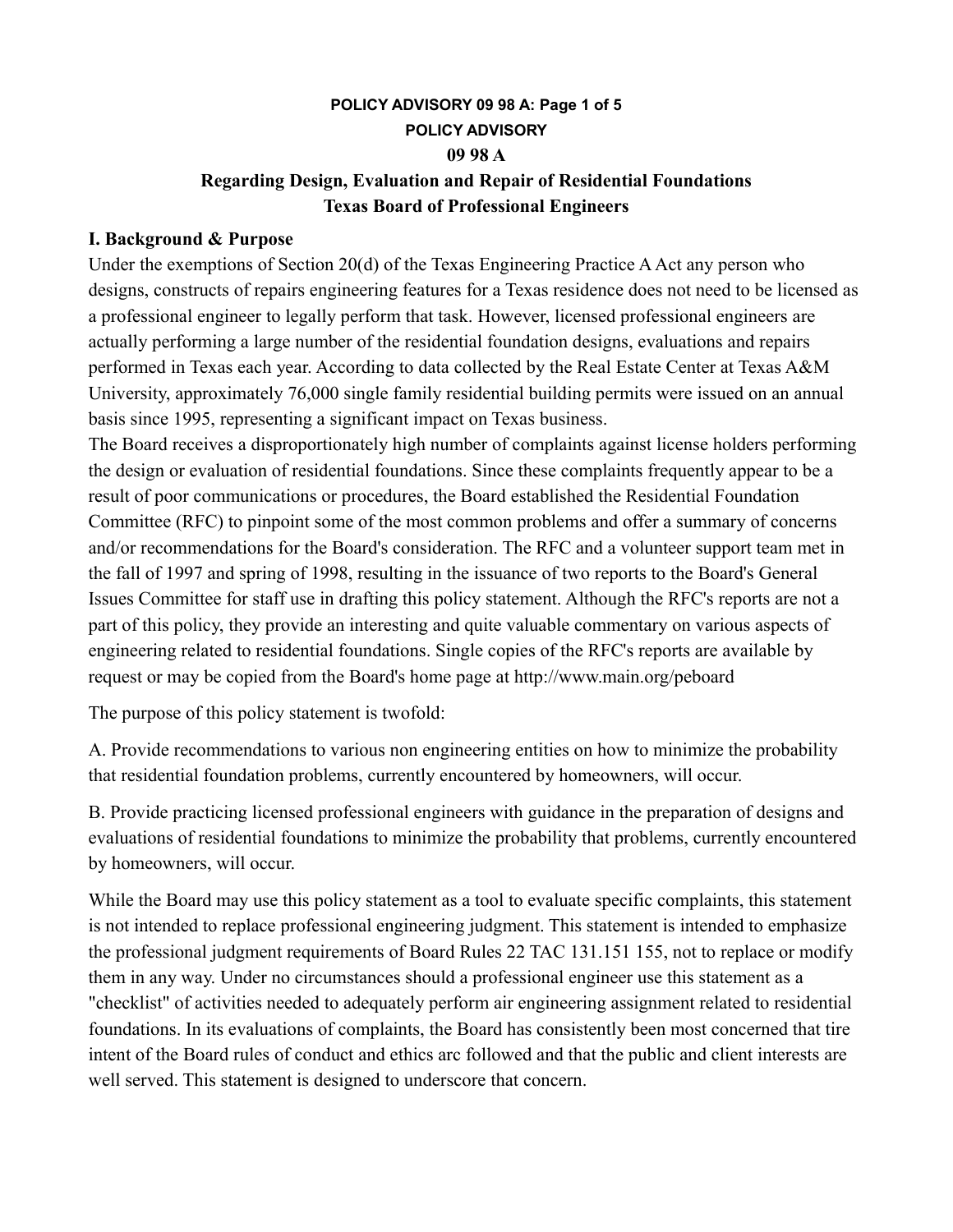## **II. Recommendations**

While proper professional engineering practice on individual projects is integral to the success of tire project, public policy alterations should be evaluated by the local government entities for probable positive impacts on the property interests of tax paying homeowners.

The Board makes the following recommendations for consideration by the appropriate entities:

A. Where not already required by existing code, building code enforcement entities such as cities or special districts should require that a licensed professional engineer prepare the designs and directly supervise the construction to residential foundations in situations where soil conditions warrant the involvement of a professional engineer. The public entity should be concerned that warranting conditions may exist:

- 1. Where the weighted BRAB\* equivalent plasticity index of the soil exceeds 20; or
- 2. Where the site settlement potential exceeds approximately one inch under expected loads; or
- 3. Where the structure will be supported by fill material; or
- 4. Where known geological hazards exist.
- \*Building Research Advisory Board Report #33

B. Warranting conditions should be established in one of two ways. First, licensed professional engineers call establish warranting conditions on a site specific basis. Second, in areas where general soil conditions are sufficiently well known, licensed professional engineers familiar with local conditions can be requested to aid public entities in the establishment of geographic boundaries where warranting conditions exist.

C. Purchasers of forensic foundation evaluations from licensed professional engineers should base their purchase request on one of three levels of evaluation described in section IV of this statement and understand the scope and limitations associated with that level. The requested level of evaluation to be purchased for the foundation should match the level of analysis of any other evaluations to which it may be compared if a direct comparison is desired. If a particular purpose is intended for the evaluation (such as the development of a repair plan or a forensic

report), the engineer must establish the minimum level of evaluation required to adequately ` accomplish that purpose.

# **III. Practice Guidance for Licensed Engineers: Design and Repair**

Professional engineers designing residential foundations or designing repairs for residential foundations will meet the requirements of all of the applicable Board rules of professional conduct and ethics in their practice. Special emphasis is placed upon:

A. Board Rule 22 TAC 131.151(a) Engineers have an obligation to protect the property interests of the future homeowner, the builder, the lender and all other parties involved. Inherent in this rule is the notion that an engineer is to provide an optimized, cost effective design.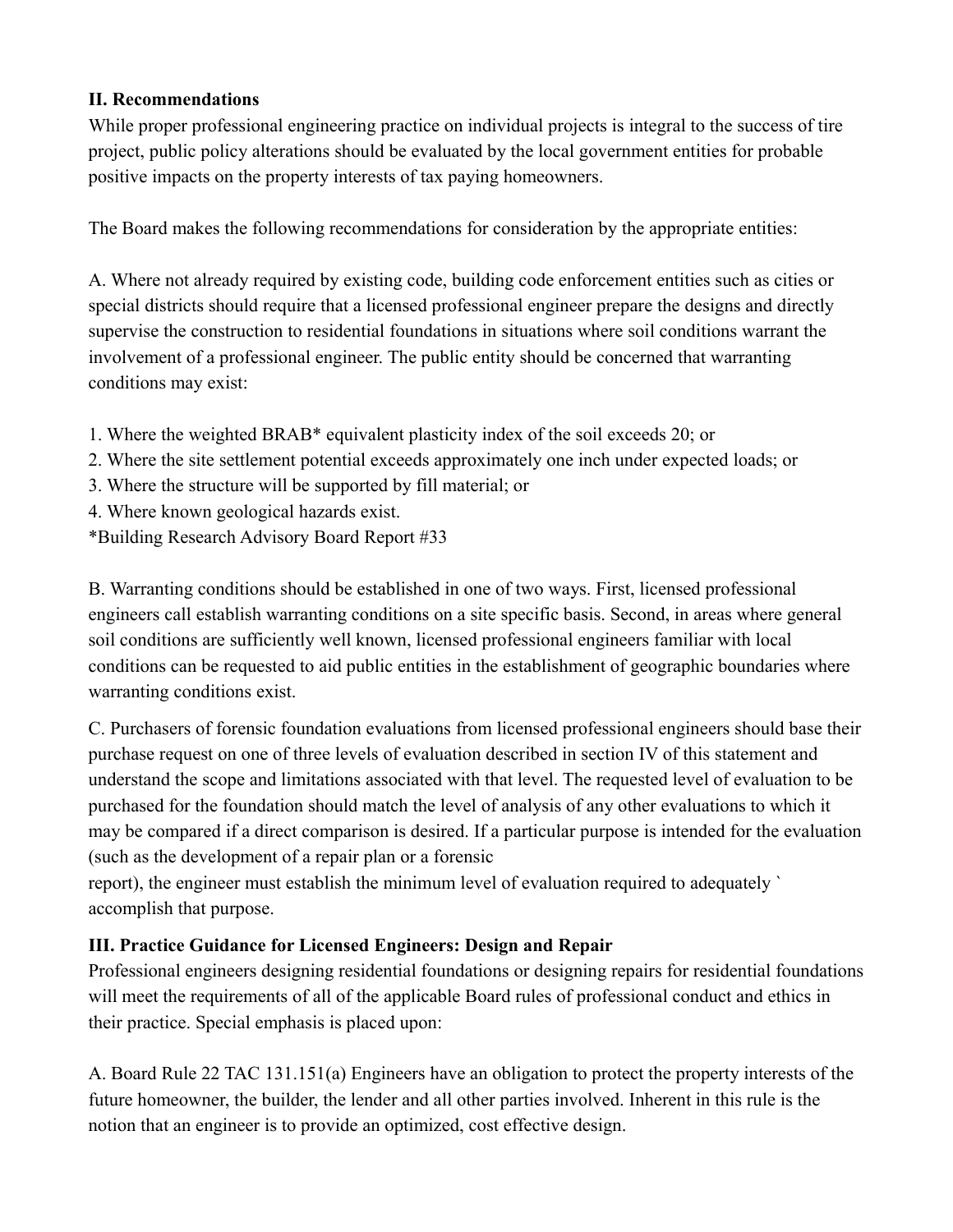B. Board Rule 22 TAC 131.151(b) Engineers must perform their design in a manner which can be favorably measured against generally accepted standards or procedures. A design or repair plan should include all information needed to delineate its scope, intended use, limitations, client contract requirements or other factors that can impact its proper implementation. If called upon to evaluate a complaint under this rule, the Board will assess engineers' work against design procedures such as the Post Tensioning Institute's design guideline, the Building Research Advisory Board Report #33, or other similar procedures. Engineers' work will be expected to address significant design issues that may include (but may not be limited to):

- 1. collection of sufficient geotechnical data;
- 2. selection of reasonable sample locations and testing activities for geotechnical data;
- 3. completion of a site characterization activity, denoting key feature such as the presence of water or fill material;
- 4. inclusion of all needed specification documentation for adequate construction of the foundation;
- 5. inclusion of a plan for supervising or inspecting the foundation construction; and
- 6. documentation of all engineering functions in a suitable manner for clients, code officials, etc.

C. Board Rule 22 TAC 131.166 Engineers must only seal work that they have personally performed or has been performed under their direct supervision. Direct supervision as defined under 22 TAC 131.18 requires the engineer to provide some acceptable combination of exertion of control over the work, regular personal presence, reasonable geographic proximity to the work being performed, and an acceptable employment relationship with the person(s) being supervised. If called upon to evaluate a complaint under this rule, the Board will evaluate all work attributed to an engineer (including post tension designs, pier layouts, repair details, etc.) for conformity to these direct supervision requirements.

D. Engineers in responsible charge of this type of work must be competent to perform it adequately. Competence is established through education, training or experience in appropriate areas of endeavor; these areas might include residential foundation design, structural engineering, soils and geotechnical engineering, materials engineering and general civil engineering.

IV. Practice Guidance for Licensed Engineers: Evaluations of Existing Foundations

A. When evaluating an existing residential foundation, engineers will be expected to report their findings in a manner that clearly identifies:

- 1. the purpose of the evaluation;
- 2. the level of evaluation at which the work was performed; and
- 3. limitations regarding the conclusions that are drawn given the level of evaluation used.

All evaluations, regardless of the level at which they are performed must be of professional quality as evidenced by sufficient and appropriate data, careful analyses, and disciplined and unbiased judgment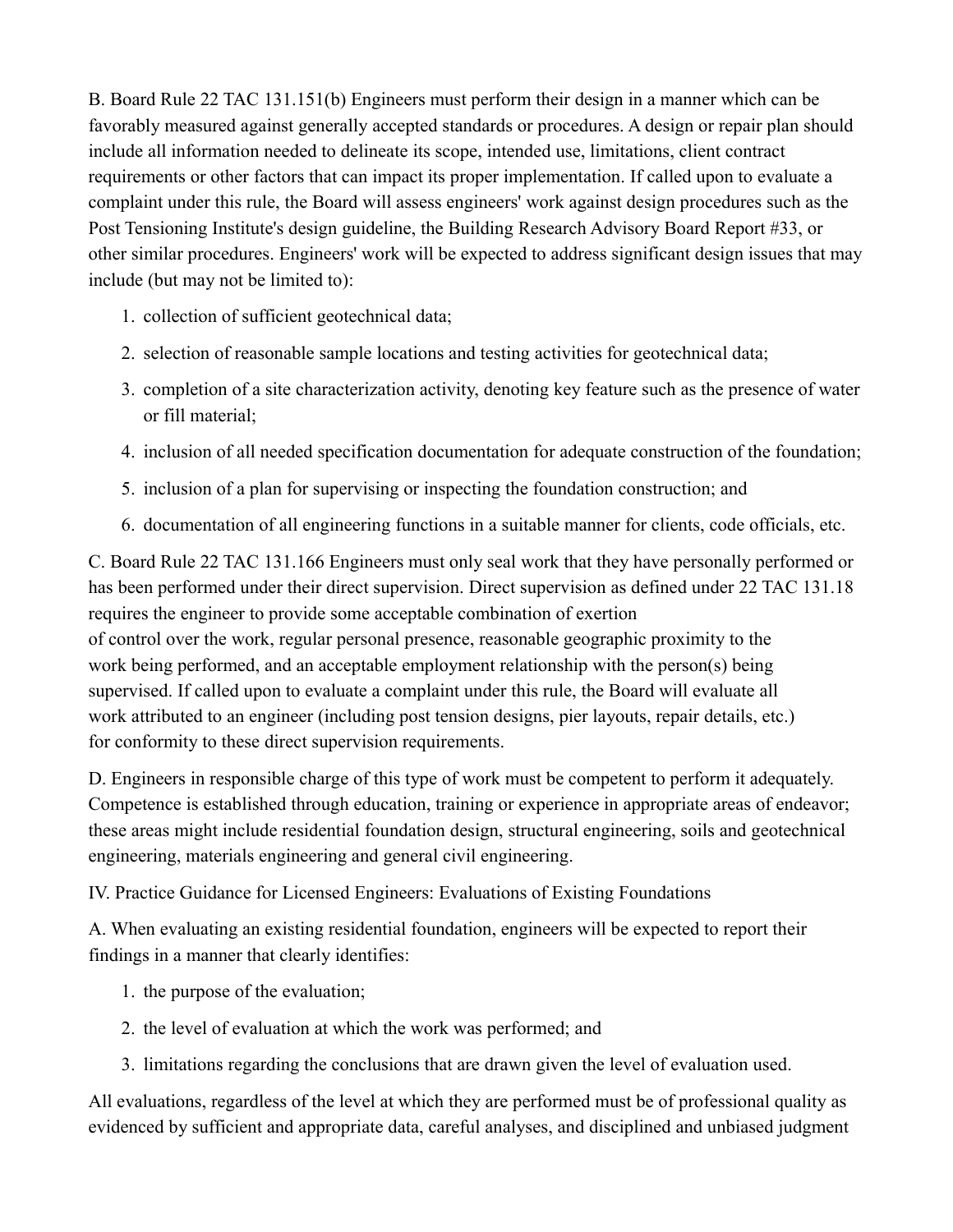when drawing conclusions and stating opinions. In accordance with Board Rule 22 TAC 131.152(b) engineers must communicate using clear and concise language that can be readily understood by their client or other expected audiences.

B. In certain cases, the level of evaluation is established by the client. However, in most cases involving the potential for repair of a condition, the engineer will recommend an appropriate level of evaluation for the situation. Under Board Rule 22 TAC 131.155 (a), the engineer is expected to recommend and perform the lowest level of evaluation needed for adequate analysis of the situation. For the purposes of aiding the client in determining the type of evaluation performed (or desired) the Board recommends the use of the following three levels of evaluation designations:

**1. Level A** - This level of evaluation will be clearly identified as a report of first impression conclusions and/or recommendations and will not imply any higher level of evaluation has been performed. Level A evaluations will typically:

a. define the scope, expectations, exclusions, and other available options;

b. interview the home owner and/or client if possible;

c. document visual observations personally made by the engineer during a physical walk- through;

d. describe the analysis process used to arrive at any performance conclusion; and

e. provide a report containing one or more of the following: observations, opinions, performance conclusions, and recommendations based on the engineer's first impressions of the condition of the foundation.

**2. Level B** - This level builds upon the elements found in a Level A evaluation. In addition to the items included in Level A, a Level B evaluation will typically:

a. request and review available documents such as geotechnical reports, construction drawing, field reports, prior additions to the foundation and frame structure, etc.;

b. determine relative foundation elevations to assess levelness at the time of evaluation and to establish a datum;

c. if appropriate, perform noninvasive plumbing tests, recognizing that additional invasive testing is also available;

d. document the analysis process, data and observations;

e. provide conclusions and/or recommendations; and

f. document the process with references to pertinent data, research, literature and the engineer's relevant experience.

**3. Level C** - This level builds upon the elements found in the Level B evaluation. In addition to the items included in Levels A and B, a Level C evaluation will typically:

a. conduct noninvasive and invasive plumbing tests as required by the engineer;

b. conduct site specific geotechnical investigations as required by the engineer;

c. conduct materials tests as required by the engineer to reach a conclusion;